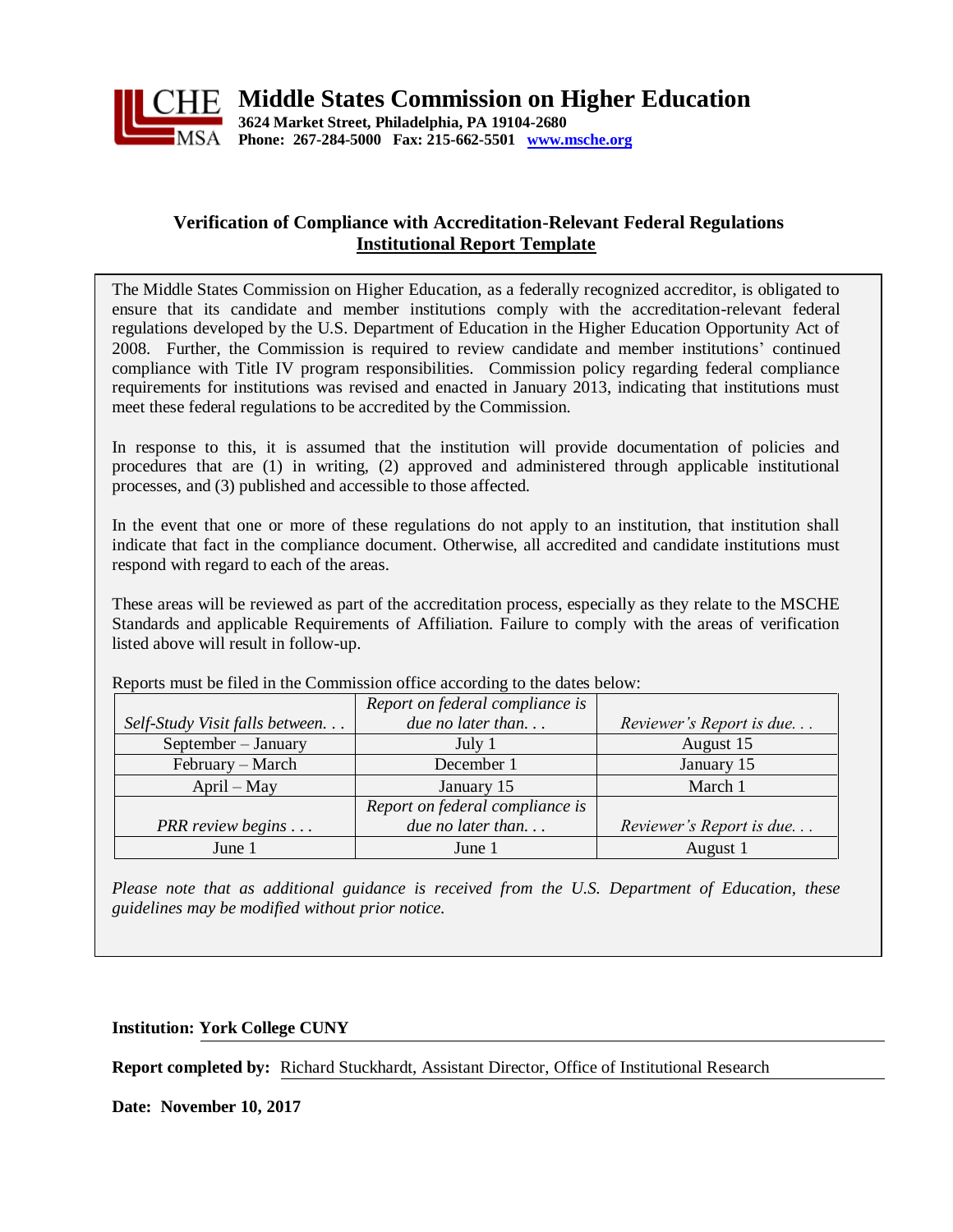## **1. Student Identity Verification in Distance and Correspondence Education**

|                                                                                                                                   | <b>Documents, Policies, and Procedures</b>                                                                                                                                                                                                                                                                                                                                                                                                                                                                                                                                                                                                                                                                                                                                                                                                                                                                                  |
|-----------------------------------------------------------------------------------------------------------------------------------|-----------------------------------------------------------------------------------------------------------------------------------------------------------------------------------------------------------------------------------------------------------------------------------------------------------------------------------------------------------------------------------------------------------------------------------------------------------------------------------------------------------------------------------------------------------------------------------------------------------------------------------------------------------------------------------------------------------------------------------------------------------------------------------------------------------------------------------------------------------------------------------------------------------------------------|
|                                                                                                                                   |                                                                                                                                                                                                                                                                                                                                                                                                                                                                                                                                                                                                                                                                                                                                                                                                                                                                                                                             |
|                                                                                                                                   |                                                                                                                                                                                                                                                                                                                                                                                                                                                                                                                                                                                                                                                                                                                                                                                                                                                                                                                             |
| 1. Policies and procedures used to<br>ensure student identity verification in<br>distance or correspondence education<br>courses. | Students who access online courses must use a CUNY or York<br>College platform that verifies student identity through an<br>authentication system controlled by CUNY and York.<br>Instructors also verify course rosters through the Registrar's<br>verification of attendance system, and through BlackBoard,<br>which is used for face-to-face, fully online and hybrid<br>courses.<br>Web-based Online Learning: The Center for Teaching,<br>Learning, and Educational Technologies provides technical<br>support for faculty and students in utilizing Blackboard, a web<br>based course management platform in teaching and learning,<br>and WordPress, a blog platform that is integrated with plug-ins<br>for courses and social networking among York students. York<br>College offers two types of courses using technology: web<br>(totally online) and hybrid (partially online and partially face-<br>to-face). |
|                                                                                                                                   | Students registering for web or hybrid courses have to comply<br>with the security protocols and online policies of the College.<br>They use secure login and will only be able to access the<br>courses through a CUNY portal account. To ensure student<br>identity and verification, students must create an account<br>based on their affiliation with CUNY through the CUNYfirst<br>log-in system.                                                                                                                                                                                                                                                                                                                                                                                                                                                                                                                     |
|                                                                                                                                   | https://www.york.cuny.edu/produce-and-<br>print/contents/bulletin/student-resources-2                                                                                                                                                                                                                                                                                                                                                                                                                                                                                                                                                                                                                                                                                                                                                                                                                                       |
|                                                                                                                                   | York College also has policies regarding integrity and<br>accountability.<br>https://www.york.cuny.edu/produce-and-<br>print/contents/bulletin/mission-vision-and-values                                                                                                                                                                                                                                                                                                                                                                                                                                                                                                                                                                                                                                                                                                                                                    |
|                                                                                                                                   | https://www.york.cuny.edu/produce-and-<br>print/contents/bulletin/policies-policies                                                                                                                                                                                                                                                                                                                                                                                                                                                                                                                                                                                                                                                                                                                                                                                                                                         |
|                                                                                                                                   | Additionally, these policies and others that follow in the<br>sections below are also provided to our students in the Student<br>Handbook: https://www.york.cuny.edu/student-                                                                                                                                                                                                                                                                                                                                                                                                                                                                                                                                                                                                                                                                                                                                               |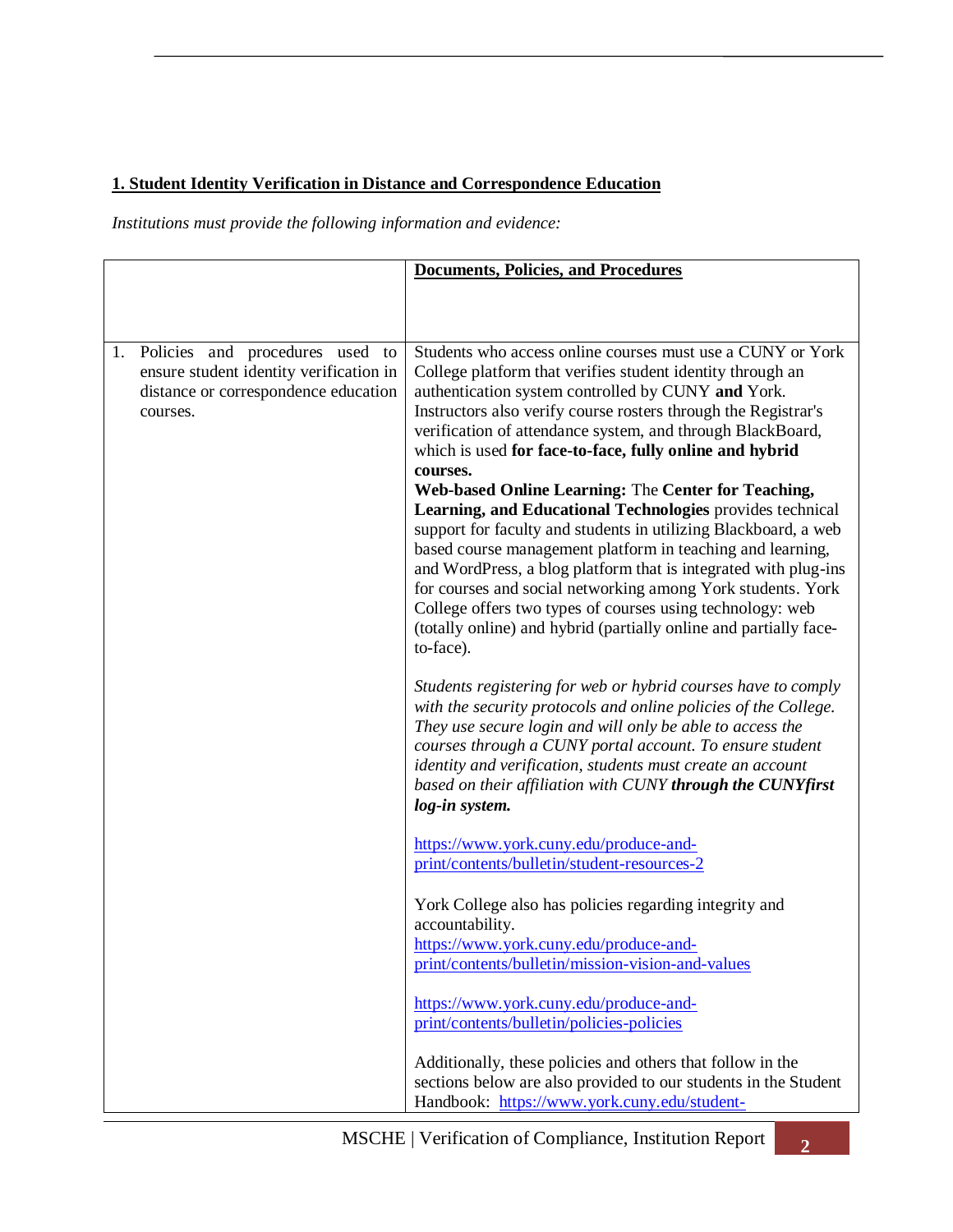|    |                                                                                                                                                                                                                                                                                                | development/counseling-center/student-handbook                                                                                                                                                                                                                      |
|----|------------------------------------------------------------------------------------------------------------------------------------------------------------------------------------------------------------------------------------------------------------------------------------------------|---------------------------------------------------------------------------------------------------------------------------------------------------------------------------------------------------------------------------------------------------------------------|
| 2. | Procedure(s) regarding the protection<br>of privacy for students enrolled in<br>distance and correspondence courses<br>or programs.                                                                                                                                                            | FERPA policy protects privacy for students enrolled in these<br>courses:<br>https://www.york.cuny.edu/produce-and-<br>print/contents/bulletin/policies-policies<br>http://www.cuny.edu/about/administration/offices/sa/advocacy-<br>referral/ferpa_notification.pdf |
| 3. | Procedure(s) for notifying students<br>about<br>projected additional<br>any<br>charges associated with student<br>identity verification. Provide URLs,<br>catalogs, student handbooks, and<br>other locations of any alternative<br>institutional website documenting<br>required disclosures. | <b>NA</b>                                                                                                                                                                                                                                                           |

#### **2. Transfer of Credit Policies and Articulation Agreements**

| <b>Documents, Policies, and Procedures</b> |
|--------------------------------------------|
|                                            |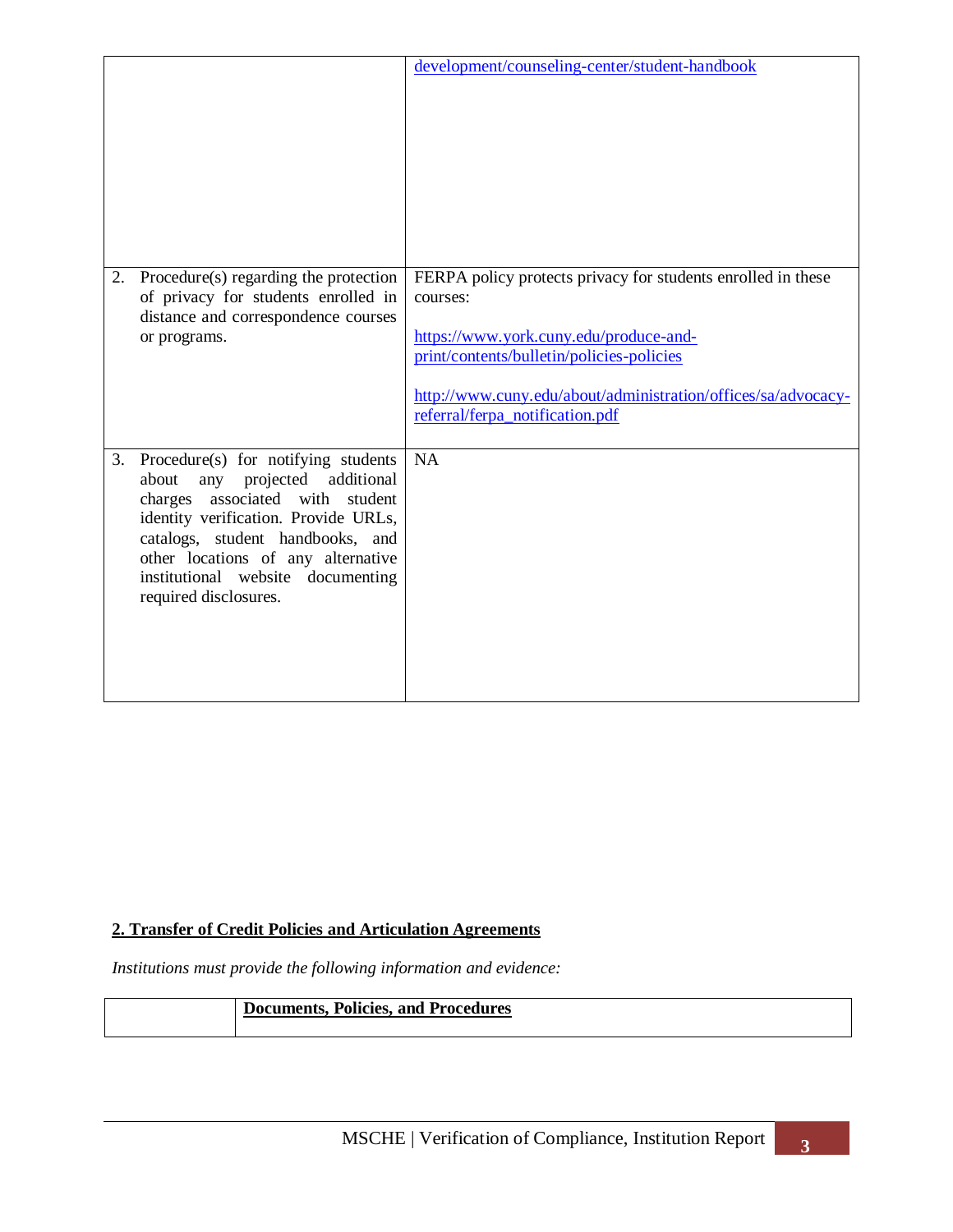| Policies and<br>1.      | Policies and procedures are described in the 2017-2018 York College Bulletin    |
|-------------------------|---------------------------------------------------------------------------------|
| procedures              | website: see transfer admissions section:                                       |
| for making              |                                                                                 |
| decisions               | https://www.york.cuny.edu/produce-and-print/contents/bulletin/admissions-       |
| about<br>the            | admissions                                                                      |
| transfer<br>of          |                                                                                 |
| credits                 | http://www2.cuny.edu/about/administration/offices/registrar/resources/evaluate- |
| earned<br>at            | my-transfer-credit/                                                             |
| other                   |                                                                                 |
| institutions            |                                                                                 |
| (including              |                                                                                 |
| all modes of            |                                                                                 |
| delivery, if            |                                                                                 |
| applicable).            |                                                                                 |
| Include                 |                                                                                 |
| public                  |                                                                                 |
| disclosure              |                                                                                 |
| (URL,                   |                                                                                 |
| catalog,<br><b>or</b>   |                                                                                 |
| other public            |                                                                                 |
| locations               |                                                                                 |
| for                     |                                                                                 |
| information             |                                                                                 |
| ) of policy.            |                                                                                 |
|                         |                                                                                 |
|                         |                                                                                 |
|                         |                                                                                 |
| <b>URL</b><br>and<br>2. | https://www.york.cuny.edu/registrar/articulation-agreements-1                   |
| other                   |                                                                                 |
| publication             |                                                                                 |
| locations, if           |                                                                                 |
| applicable,             |                                                                                 |
| of                      |                                                                                 |
| institutions            |                                                                                 |
| with which              |                                                                                 |
| the                     |                                                                                 |
| institution             |                                                                                 |
| has                     |                                                                                 |
| established             |                                                                                 |
| an                      |                                                                                 |
| articulation            |                                                                                 |
| agreement.              |                                                                                 |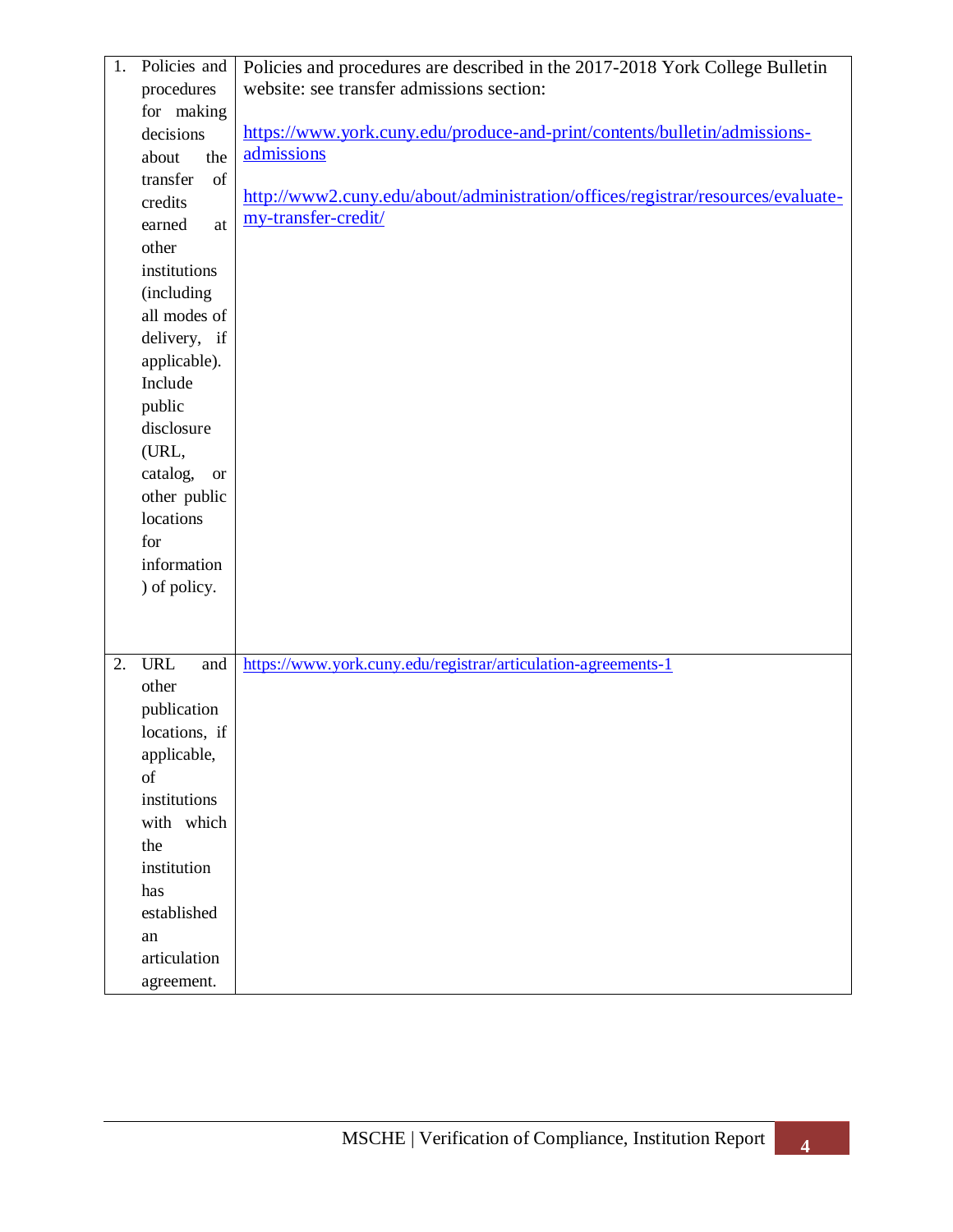### **3. Title IV Program Responsibilities**

|    |                                                                                                                                                                                                                                                                                           | <b>Documents, Policies, and Procedures</b>                                                                                                                         |
|----|-------------------------------------------------------------------------------------------------------------------------------------------------------------------------------------------------------------------------------------------------------------------------------------------|--------------------------------------------------------------------------------------------------------------------------------------------------------------------|
| 1. | Student loan default rates for the most recent<br>three years. If applicable, submit reports on<br>compliance from the U.S. Department of<br>Education in regard to the cohort default rate,<br>including any default reduction plans.                                                    | FY 2012<br>4.5<br>FY 2013<br>6.9<br>FY 2014<br>6.8<br>See Appendix                                                                                                 |
| 2. | Three most recent years of composite ratios<br>(private and proprietary institutions only).                                                                                                                                                                                               | NA                                                                                                                                                                 |
| 3. | Date of most recent Title IV program review.                                                                                                                                                                                                                                              | NA<br>See Appendix for KPMG Uniform Guidance<br>(formerly A-133) Audit Reports, which is complete<br>CUNY report as it is not done separately for each<br>college. |
| 4. | Relevant<br>correspondence<br>from<br>the<br>U.S.<br>Department of Education, such as program<br>reviews and any actions to limit, suspend, or<br>institution's<br>eligibility<br>the<br>terminate<br>to<br>participate in Title IV, including institutional<br>responses, if applicable. | NA                                                                                                                                                                 |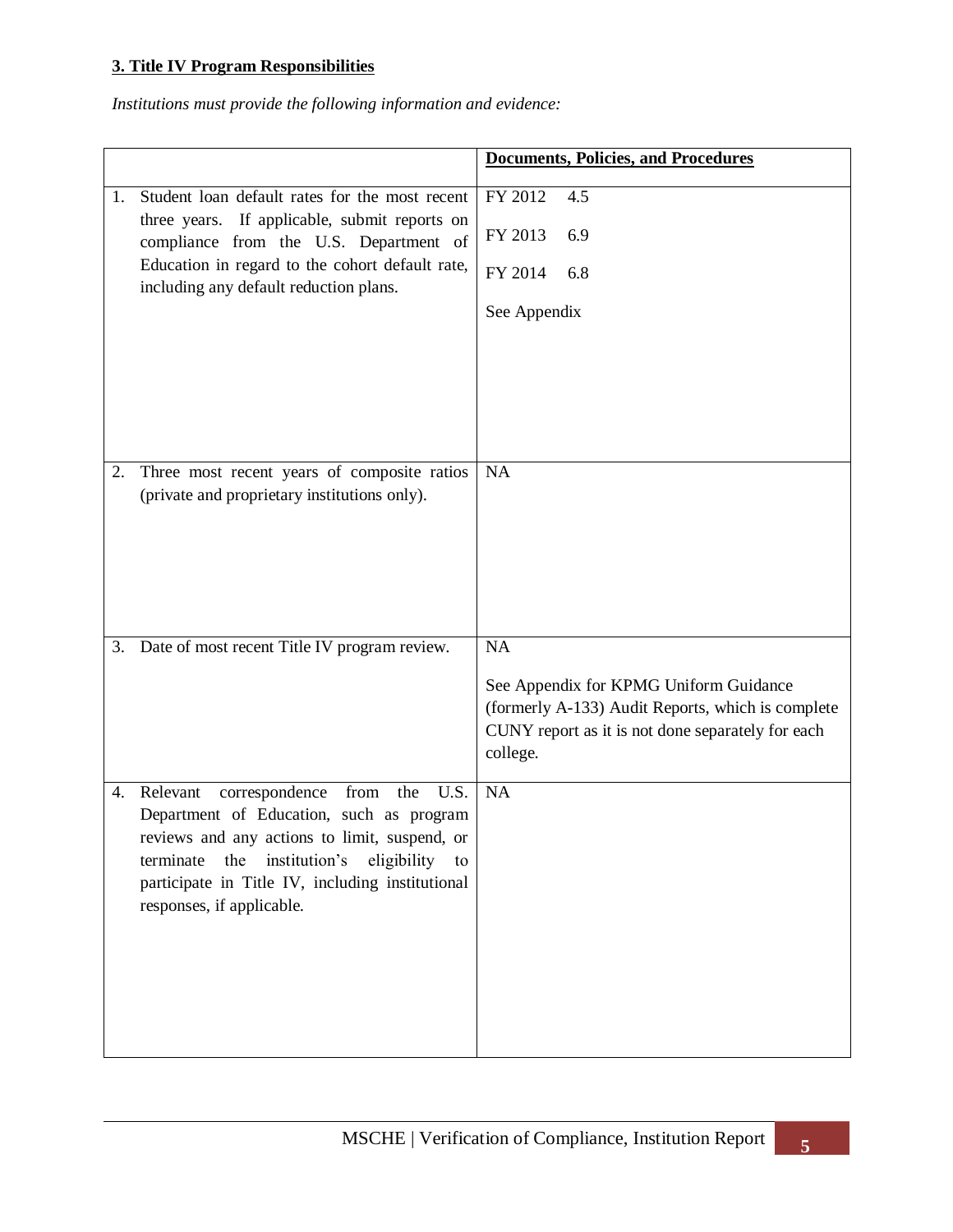### **4. Institutional Records of Student Complaints**

|    |                                                                                                                                                                                                                                                                                                     | <b>Documents, Policies, and Procedures</b>                                                                                                                                                                                                                                                                                                                                                                                                                                                                                                                                                                                                                                                                            |
|----|-----------------------------------------------------------------------------------------------------------------------------------------------------------------------------------------------------------------------------------------------------------------------------------------------------|-----------------------------------------------------------------------------------------------------------------------------------------------------------------------------------------------------------------------------------------------------------------------------------------------------------------------------------------------------------------------------------------------------------------------------------------------------------------------------------------------------------------------------------------------------------------------------------------------------------------------------------------------------------------------------------------------------------------------|
| 1. | Policy and methods used in<br>handling<br>and<br>tracking<br>student<br>grievances<br>and<br>complaints. Include public<br>disclosure(s)<br>of<br>the<br>policy/policies for student<br>grievances and complaints<br>(URLs, catalog, handbook,<br>or other public location of<br>this information). | York College has a variety of procedures for dealing with student-<br>related issues, including grade appeals, academic integrity violations,<br>student discipline, disclosure of student records, student elections,<br>sexual harassment complaints, disability accommodations, and<br>discrimination. Information can be found in the York College 2016-<br>2017 Undergraduate Bulletin (pp 64-65)<br>https://www.york.cuny.edu/old-bulletin/2016-2017-bulletin ; the<br>York College 2016-2017 Graduate Bulletin (pp 40-41)<br>https://www.york.cuny.edu/old-bulletin/2016-2017-graduate-bulletin<br>and the 2016-2018 York College Student Handbook (pp 32-34)<br>https://www.york.cuny.edu/student-development |
|    |                                                                                                                                                                                                                                                                                                     | The College also employs a web based self-service portal for<br>students, faculty, and staff to file a complaint called Y-Connect:<br>https://www.york.cuny.edu/it/service-delivery-unit/y-<br>connect. The system is the College's '311' service for student<br>support offices and front desk kiosks for signing-in recording<br>and record keeping. Y-Connect has three strata of escalation<br>each within 48 hour intervals from the time of entry, to the<br>departmental notification, to manager, to division head, to<br>Office of the President.                                                                                                                                                            |
|    |                                                                                                                                                                                                                                                                                                     | The City University of New York (CUNY) maintains clear policies<br>regarding student complaints as documented in the CUNY Manual of<br><b>General Policy</b><br>http://policy.cuny.edu/manual_of_general_policy/article_vii/#Navigati<br>on Location and also on the CUNY Student Affairs web page:<br>http://www2.cuny.edu/about/administration/offices/ovsa/policies/                                                                                                                                                                                                                                                                                                                                               |
|    |                                                                                                                                                                                                                                                                                                     | The specific policy for handling students complaints about faculty<br>conduct in academic settings can be viewed here:<br>http://www2.cuny.edu/about/administration/offices/legal-affairs/<br>policies-procedures/reasonable-accommodations-and-academic-<br>adjustments/viii-filing-complaints/                                                                                                                                                                                                                                                                                                                                                                                                                      |
|    |                                                                                                                                                                                                                                                                                                     | Grade Appeals:<br>The grade appeal process is described on page 22 of the 2016-2017<br>Undergraduate Bulletin<br>https://www.york.cuny.edu/old-bulletin/2016-2017-bulletin and on<br>page 40 of the York College 2016-2017 Graduate Bulletin<br>https://www.york.cuny.edu/old-bulletin/2016-2017-graduate-bulletin                                                                                                                                                                                                                                                                                                                                                                                                    |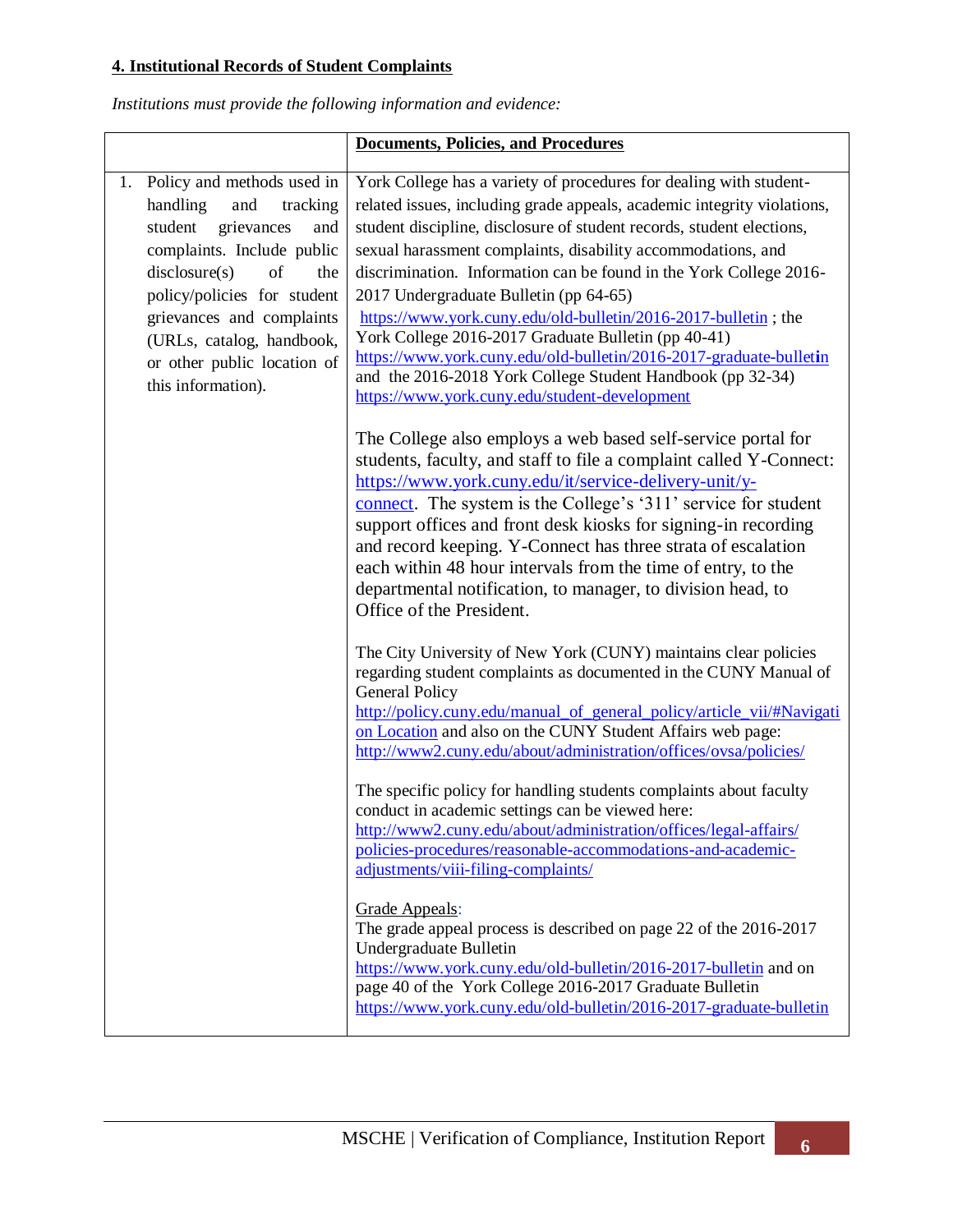| making<br>Procedures<br>for<br>2. | <b>Student Complaints:</b>                                                                                                                                                                                                           |
|-----------------------------------|--------------------------------------------------------------------------------------------------------------------------------------------------------------------------------------------------------------------------------------|
| modifications<br>and              | The process for making institutional modifications related to student                                                                                                                                                                |
| the<br>improvements<br>to         | complaints depends upon the type of complaint and whether the                                                                                                                                                                        |
| institution as a result of        | complaint warrants institutional modification. Complaints are                                                                                                                                                                        |
| in<br>information<br>obtained     | reviewed by the Office of Student Affairs, which may be able to                                                                                                                                                                      |
|                                   | resolve the issue directly. If not, the Office of Student Affairs advises                                                                                                                                                            |
| handling<br>student               | the student of the procedure and connects the student to the office or                                                                                                                                                               |
| complaints.                       | department that can help to resolve the complaint. For larger                                                                                                                                                                        |
|                                   | institutional issues, the VP for Student Affairs brings the issue to the                                                                                                                                                             |
|                                   | attention of the cabinet or appropriate offices on the campus for                                                                                                                                                                    |
|                                   | resolution.                                                                                                                                                                                                                          |
|                                   | As an example, students complained about lack of adequate seating in<br>the library and around the campus in general. Upon review, funds<br>from a reserve account were released to purchase new furniture to<br>resolve this issue. |
|                                   | Grade Appeals:<br>Appeals of earned grades are determined by the Committee on<br>Academic Standards and Policy                                                                                                                       |

## **5. Required Information for Students and the Public**

|                                                                          | <b>Documents, Policies, and Procedures</b>                                                                                                                                               |
|--------------------------------------------------------------------------|------------------------------------------------------------------------------------------------------------------------------------------------------------------------------------------|
| URLs, catalogs and student handbooks,<br>1.                              | All "right to know" information and general policy                                                                                                                                       |
| and other public locations of any                                        | information is in the hard copy and online versions of the                                                                                                                               |
| alternative<br>institutional<br>website                                  | York College Bulletin:                                                                                                                                                                   |
| documenting required disclosures as                                      | https://www.york.cuny.edu/produce-and-                                                                                                                                                   |
| required by Student Right to Know, as                                    | print/contents/bulletin/academic-policies-academics                                                                                                                                      |
| well as polices on SAP, withdrawal,<br>leave of absence, and attendance. | https://www.york.cuny.edu/about/consumer-information                                                                                                                                     |
|                                                                          | https://www.york.cuny.edu/student-                                                                                                                                                       |
|                                                                          | development/counseling-center/student-handbook                                                                                                                                           |
|                                                                          | All information related to financial aid and SAP is listed on<br>the website under the Office of Financial Aid:<br>https://www.york.cuny.edu/administrative/finaid/academic-<br>progress |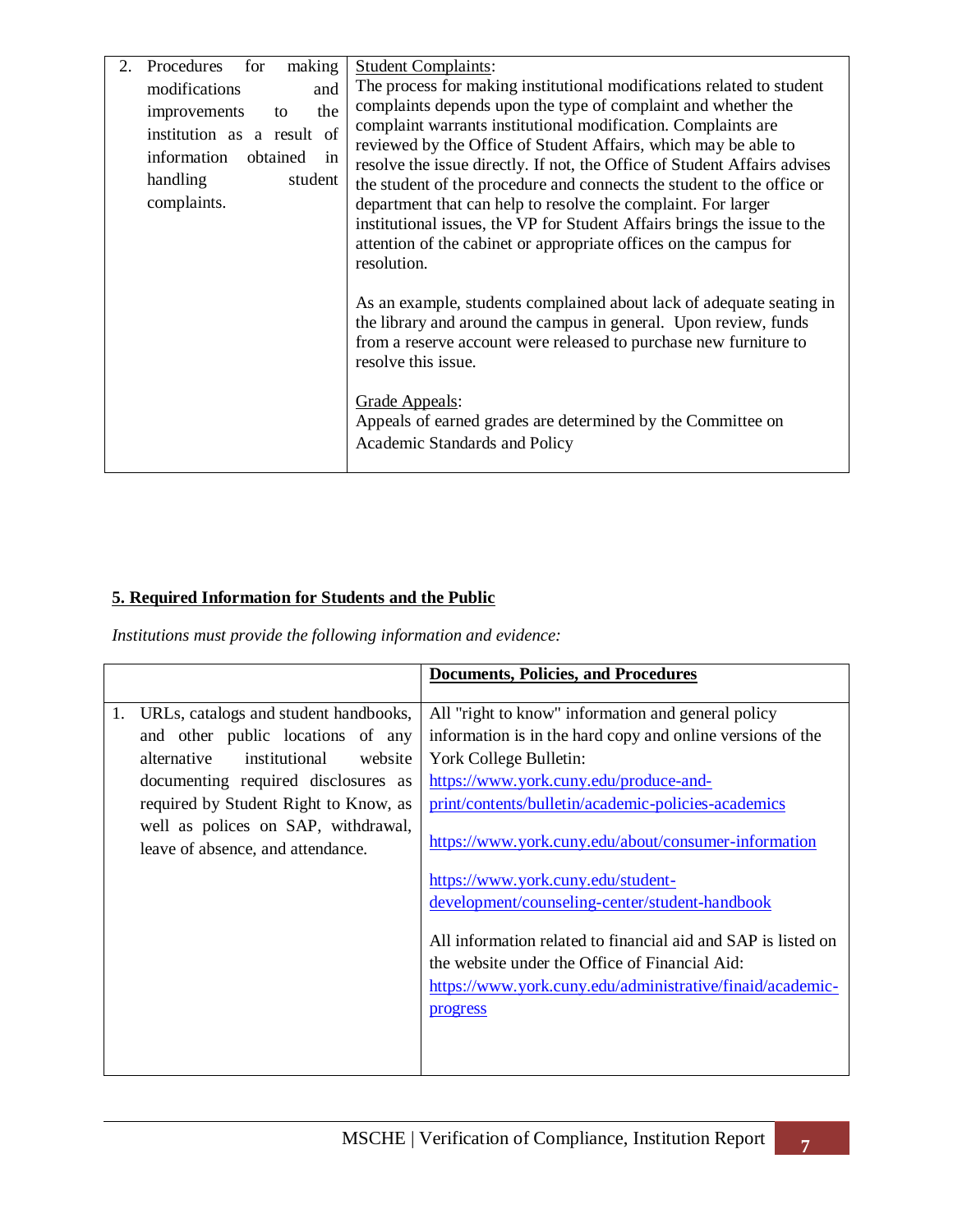| 2. | Methods used to collect and review<br>information on student outcomes and<br>licensure pass rates.                                                                                                                                                         | The college collects and manages institutional data with<br>support from the University (CUNY) to produce reports on<br>student outcomes such as course performance, retention,<br>graduation and other academic success measures through<br>the University Performance Management<br>Process<br>www.cuny.edu/pmp<br>The college also administers surveys to collect data on<br>outcomes of current students and alumni. Various<br>reports reflecting institutional data, including data reported<br>to IPEDS and survey data are reviewed as part of annual<br>planning and assessment at cabinet meetings.<br>All accredited programs are required to maintain licensure |
|----|------------------------------------------------------------------------------------------------------------------------------------------------------------------------------------------------------------------------------------------------------------|-----------------------------------------------------------------------------------------------------------------------------------------------------------------------------------------------------------------------------------------------------------------------------------------------------------------------------------------------------------------------------------------------------------------------------------------------------------------------------------------------------------------------------------------------------------------------------------------------------------------------------------------------------------------------------|
|    |                                                                                                                                                                                                                                                            | examination pass rates and this information is reported<br>regularly to the appropriate accrediting agencies. These are<br>reviewed by the School Dean and department chairs in the<br>School of Health Sciences and Professional Programs, and<br>used to inform program improvement. Program results<br>from the National Board for Certification in Occupation<br>Therapy (NBCOT) can be found at<br>https://secure.nbcot.org/data/schoolstats.aspx<br>Licensure pass rate data reports for Teacher Education are<br>provided by New York State<br>https://www.york.cuny.edu/academics/departments/teacher-<br>education/student-resources/title-ii-reports/             |
| 3. | Documents and URLs for advertising<br>and recruitment materials that are<br>available to current and prospective<br>students that show the accreditation<br>status with the Commission and any<br>other U.S. Department of Education<br>approved agencies. | <b>MSCHE</b> accreditation:<br>https://www.york.cuny.edu/president/institutional-<br>effectiveness/middle-states<br>The information for individual programs that have<br>accreditation is listed within the department<br>information areas (OT, PA, Nursing, Social Work,<br>Teacher Ed).                                                                                                                                                                                                                                                                                                                                                                                  |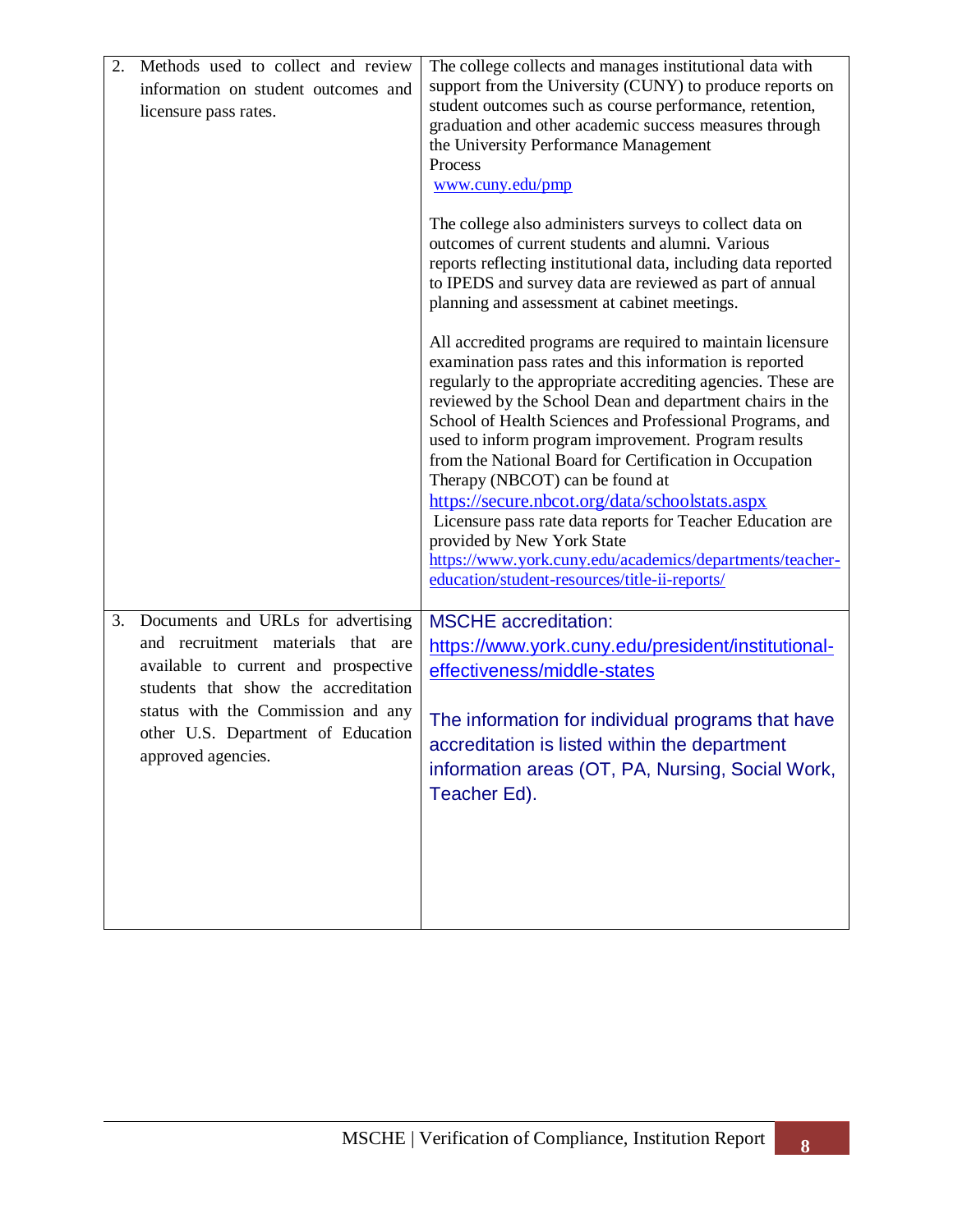# **6. Standing with State and Other Accrediting Agencies**

| Documentation for all accredited programs are provided by the accrediting bodies as<br>Documentation<br>1.<br>follows:<br>of<br>the<br>relationships<br>with<br>Clinical Lab Sciences is accredited by The National Accrediting Agency for<br>any<br>$\bullet$<br>specialized,<br><b>Clinical Laboratory Sciences</b><br>https://www.naacls.org/Find-a-Program.aspx?state=New+York<br>programmatic,<br>or institutional<br>Nursing accreditation can be found at the New York State Office of the<br>accrediting<br>Professions<br>agencies<br>http://www.op.nysed.gov/prof/nurse/nurseprogs-nclexrn2013-17.htm<br>$\bullet$<br>recognized<br>by<br>The Occupational Therapy program is accredited by the American Occupational<br>U.S.<br>the<br>Therapy Association<br>Department<br>of<br>https://www.york.cuny.edu/academics/departments/occupational-<br>Education<br>and<br>therapy/accreditation-and-credentials<br>all governing or<br>The Physician Assistant program received accreditation from the National<br>$\bullet$<br>coordinating<br>Commission on Certification of Physician Assistants<br>bodies in the<br>https://www.york.cuny.edu/academics/departments/health-professions/physician-<br>state(s)<br>and<br>assistant/nccpa-pass-rate_ssl-5yrs<br>countries<br>in<br>The Social Work program is accredited through the Council on Social Work<br>$\bullet$<br>which<br>the<br>Education https://www.cswe.org/Accreditation/Directory-of-Accredited-<br>institution has a<br>Programs.aspx<br>presence.<br>Teacher Education: Programs are accredited by NCATE<br>If, in the last<br>five years,<br>the<br>http://www.ncate.org/tabid/178/Default.aspx?ch=106&CO_ID=20553&state=NY<br>institution<br>has<br>had a review<br>resulting<br>in<br>non-<br>compliance,<br>include<br>the<br>report from the<br>state or other<br>accreditor<br>as<br>well<br>the<br>as<br>institutional<br>response. |
|-------------------------------------------------------------------------------------------------------------------------------------------------------------------------------------------------------------------------------------------------------------------------------------------------------------------------------------------------------------------------------------------------------------------------------------------------------------------------------------------------------------------------------------------------------------------------------------------------------------------------------------------------------------------------------------------------------------------------------------------------------------------------------------------------------------------------------------------------------------------------------------------------------------------------------------------------------------------------------------------------------------------------------------------------------------------------------------------------------------------------------------------------------------------------------------------------------------------------------------------------------------------------------------------------------------------------------------------------------------------------------------------------------------------------------------------------------------------------------------------------------------------------------------------------------------------------------------------------------------------------------------------------------------------------------------------------------------------------------------------------------------------------------------------------------------------------------------------------------------------------------------------------------------------------|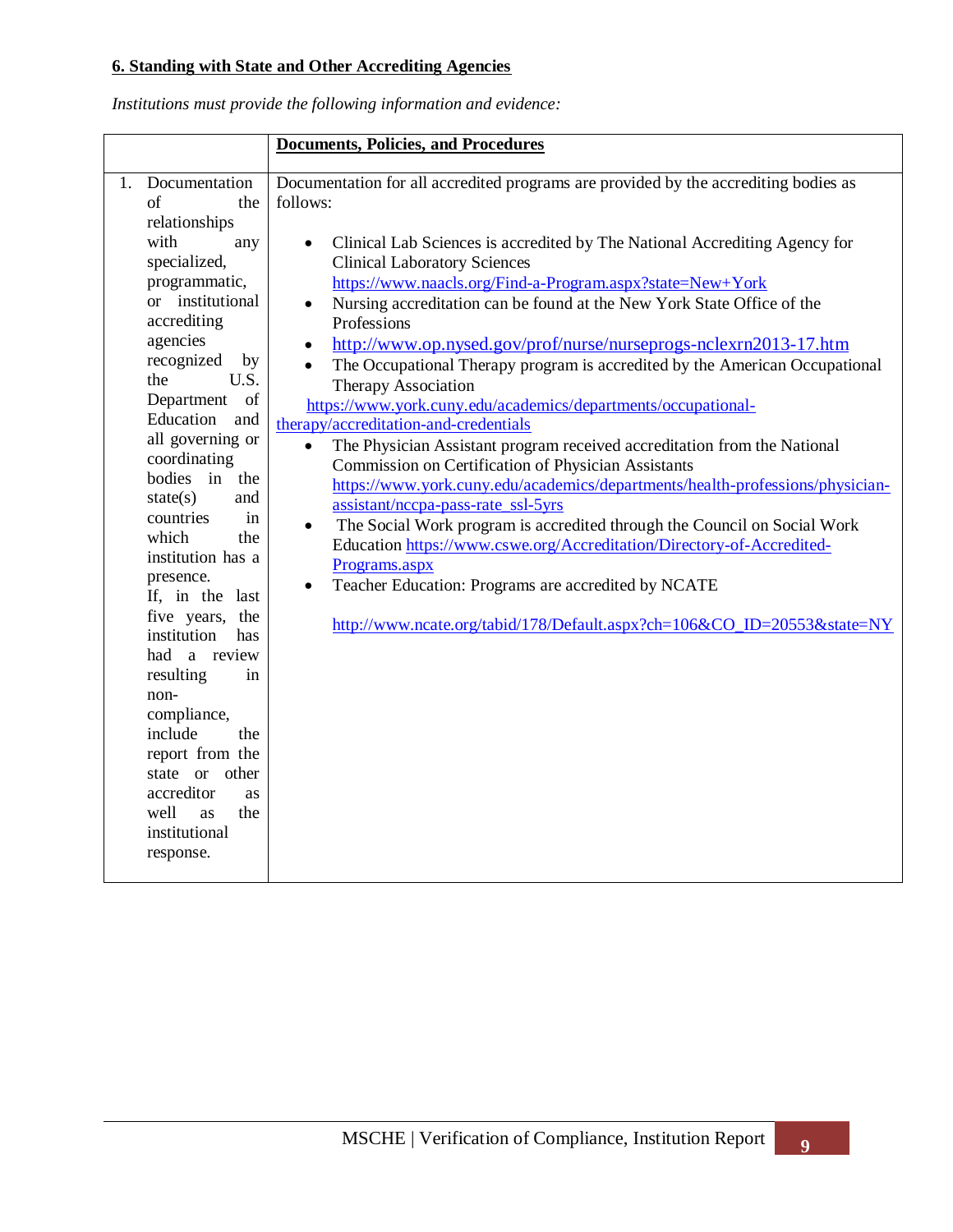| 2. URLs, catalogs, | <b>NA</b> |
|--------------------|-----------|
| student            |           |
| handbooks, and     |           |
| other locations    |           |
| of<br>any          |           |
| alternative        |           |
| institutional      |           |
| website            |           |
| documenting        |           |
| required           |           |
| disclosures.       |           |
|                    |           |
|                    |           |
|                    |           |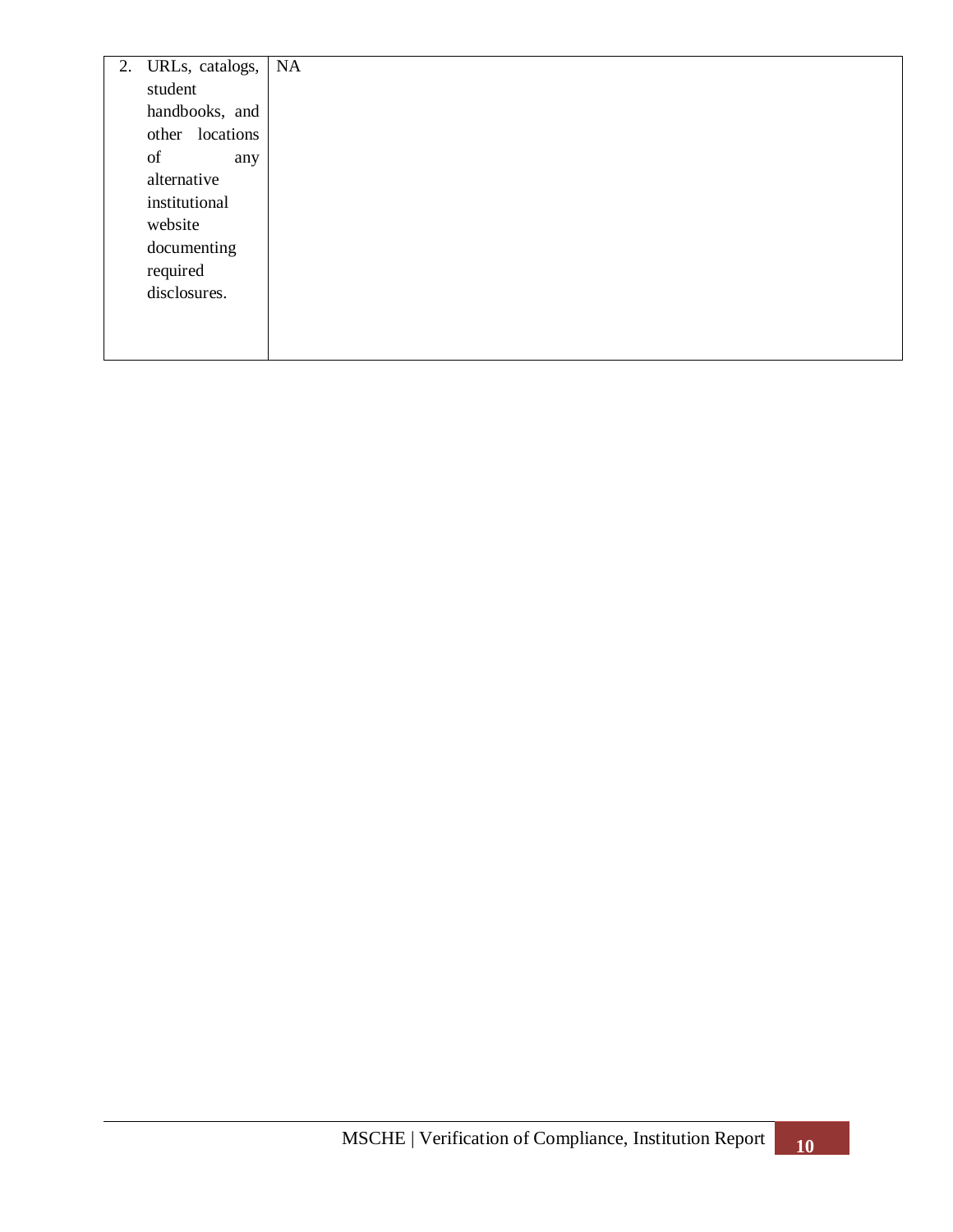### **7. Contractual Relationships**

|                                                                                                                                                                                                        | <b>Documents, Policies, and Procedures</b> |
|--------------------------------------------------------------------------------------------------------------------------------------------------------------------------------------------------------|--------------------------------------------|
| 1. List of contractual arrangements for education<br>services, including name of third-party and<br>and<br>the<br>date<br>applicable<br>programs<br>the<br>arrangement was approved by the Commission. | <b>NA</b>                                  |
| 2. URLs, catalogs, student handbooks, and other                                                                                                                                                        | <b>NA</b>                                  |
| locations of any alternative institutional website<br>documenting required disclosures.                                                                                                                |                                            |
|                                                                                                                                                                                                        |                                            |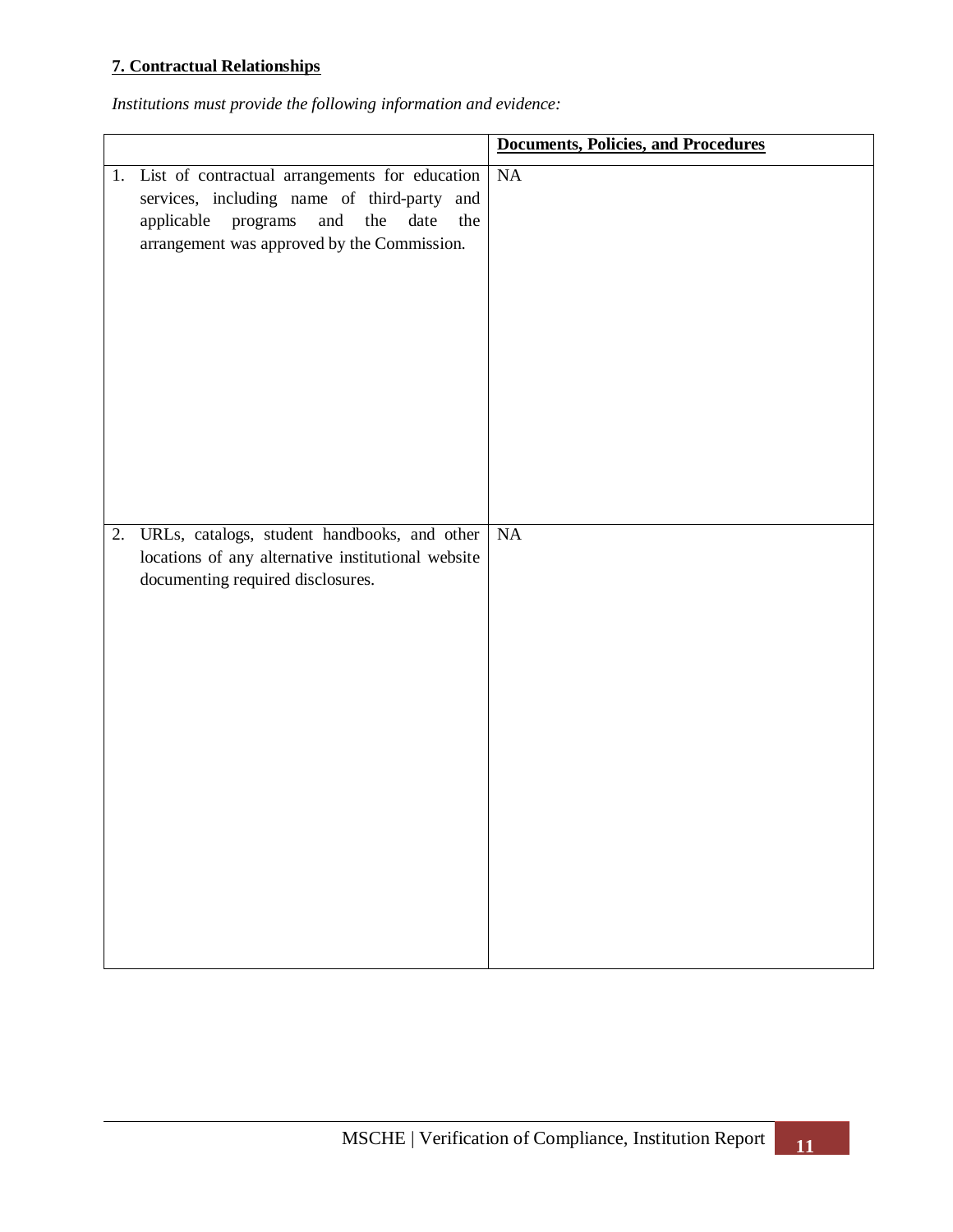### **8. Assignment of Credit Hour**

|                    |                                                                                                                                                                                                                                                                                                                                                                                                                                              | <b>Documents, Policies, and Procedures</b>                                                                                                                                                                                                                                                                                                                 |
|--------------------|----------------------------------------------------------------------------------------------------------------------------------------------------------------------------------------------------------------------------------------------------------------------------------------------------------------------------------------------------------------------------------------------------------------------------------------------|------------------------------------------------------------------------------------------------------------------------------------------------------------------------------------------------------------------------------------------------------------------------------------------------------------------------------------------------------------|
|                    | 1. Policy and procedures for credit<br>hour<br>assignment covering for all types of courses<br>(including studio, internships,<br>laboratory,<br>practica, etc.), disciplines, programs, degree<br>levels, formats, and modalities of instruction<br>(including hybrid and online). Include each<br>policy that documents the assignment of credit<br>hours specific to the types noted above. The<br>following should be clearly indicated: | The New York State Education Department<br>definition of a credit hour is provided by the Office<br>of Academic Affairs.<br>All information regarding academic policies are<br>found in the York College Bulletin<br>https://www.york.cuny.edu/produce-and-<br>print/contents/bulletin/academic-policies-<br>academics                                     |
| O                  | Academic period (e.g., 15 weeks plus one week<br>exam over two semesters);                                                                                                                                                                                                                                                                                                                                                                   | http://www.york.cuny.edu/registrar/faq-2<br>(end of page)                                                                                                                                                                                                                                                                                                  |
| $\circ$<br>$\circ$ | Recommended instructional time (e.g., three<br>50-minute sessions or two 75-minute sessions<br>per week);<br>Recommended out-of-class time requirements<br>(e.g., twice in-class time).                                                                                                                                                                                                                                                      | https://www.york.cuny.edu/file-repository/york-<br>college-credit-hour-policy-and-<br>procedures.pdf/view                                                                                                                                                                                                                                                  |
|                    |                                                                                                                                                                                                                                                                                                                                                                                                                                              |                                                                                                                                                                                                                                                                                                                                                            |
| 2.                 | URLs, catalogs, student handbooks, and other<br>of any alternative institutional<br>locations<br>website documenting required disclosures.                                                                                                                                                                                                                                                                                                   | <b>NA</b>                                                                                                                                                                                                                                                                                                                                                  |
| 3.                 | Evidence that the institution's credit hour<br>policies and procedures applied consistently<br>across the full range of institutional offerings.<br>If the institution is required to obtain approval<br>the relevant State Department of<br>from<br>Education, compliance with this requirement<br>should be documented.                                                                                                                    | Detailed course schedule information is available<br>through CUNYfirst.                                                                                                                                                                                                                                                                                    |
| 4.                 | Processes used by the institution to review<br>periodically the application of its policies and<br>procedures for credit hour assignment.                                                                                                                                                                                                                                                                                                    | The college's course approval process for both new<br>and modified courses includes a review of course<br>contact hours by the York College Curriculum<br>Committee before approval by the College Senate.<br>The College Senate also approves any exceptions<br>to the standard credit hour assignment. For<br>example, for some course in our accredited |